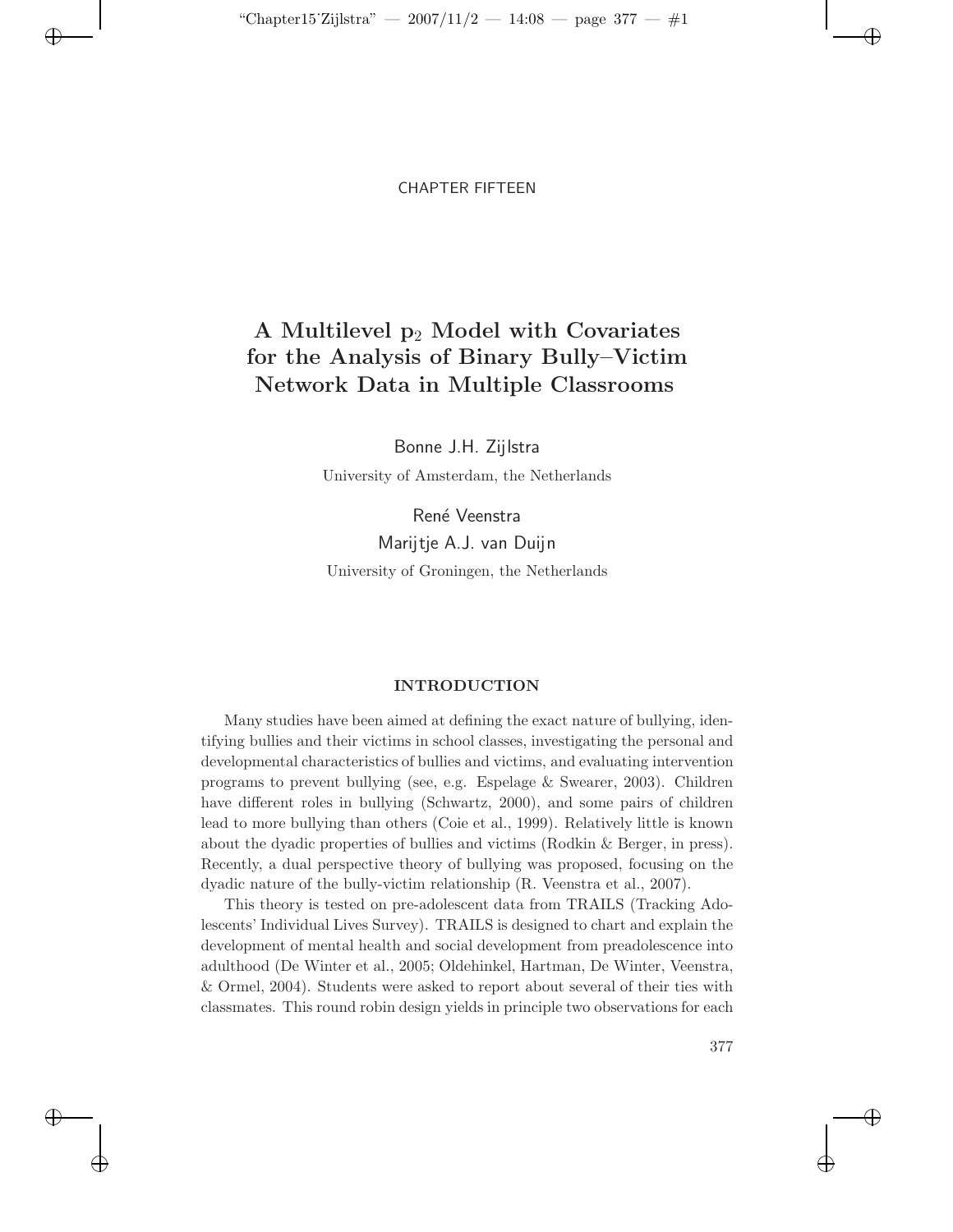$\Theta$ 

✐

✐

relationship between two children A and B, one from the perspective of child A (the nominator or 'sender'), reporting whether or not s/he bullies child B (the target or 'receiver'), and vice versa. These two reports may not always coincide and are less likely to be in agreement for a bullying tie than for a friendship tie. The set of dyadic data collected in a closed group forms a social network. Many methods and models have been proposed for social network analysis (see Wasserman  $\&$  Faust, 1994). For a review on the intricacies of dyadic designs and dyadic data analysis, see Kenny, Kashy, and Cook (2006).

We use a multilevel  $p_2$  model (Zijlstra, Van Duijn, & Snijders, 2006) to analyze bully network data from 54 classes collected in the TRAILS study. This model takes into account the dependent nature of the data and employs the characteristics of sender and receiver individually and as a dyad. Moreover, class characteristics can be used to explain differences per classroom; for instance, between prevalence rates of bullying in school classes. We follow the dual perspective theory as laid out by Veenstra et al. (2007) but slightly modify the covariates used in the analysis. In the next section we start with the definition and interpretation of the simple *p*<sup>2</sup> model, followed by the multilevel *p*<sup>2</sup> model, and its relation to other models for social network data. In Section 3, we present the data and theory to be tested. After a section introducing the interpretation of  $p_2$  model results, we present the results obtained for the dual perspective theory. The final section summarizes and discusses the findings.

### **The (Multilevel) p**<sup>2</sup> **Model**

The *p*<sup>2</sup> model (Lazega & Van Duijn, 1997, Van Duijn, Snijders, & Zijlstra, 2004) analyzes a single binary network *Y* of size *n*, modeling the probability of the four possible dyadic tie outcomes  $(Y_{ij}, Y_{ji})$ , where  $Y_{ij}$  denotes the presence (1) or absence (0) of a tie (i.e. nomination) between sender (nominator) *i* and receiver (target) *j* for all *n* actors in the network. In the  $p_2$  model, *Y* represents the bully network in a classroom of *n* students (i.e. the actors in the network). Although the  $p_2$  model is aimed at the analysis of complete networks where all actors report their ties with all others in the network, the model does not require all observations of the network to be present, and thus only analyzes the available dyads.

The  $p_2$  model builds on the  $p_1$  model (Holland & Leinhardt, 1981), which characterizes the dyadic outcome probability by four important parameters:  $\mu$ (density),  $\rho$  (reciprocity),  $\alpha$  (sender) and  $\beta$  (receiver). In the  $p_1$  model, given in equation (1), the probability that child  $i$  bullies child  $j$  is determined by  $i$ 's sender parameter  $\alpha_i$ , *j*'s receiver parameter  $\beta_j$ , overall density  $\mu$ , and if *j* also bullies *i*, overall reciprocity  $\rho$ . Likewise, the probability that child *j* bullies child

✐

✐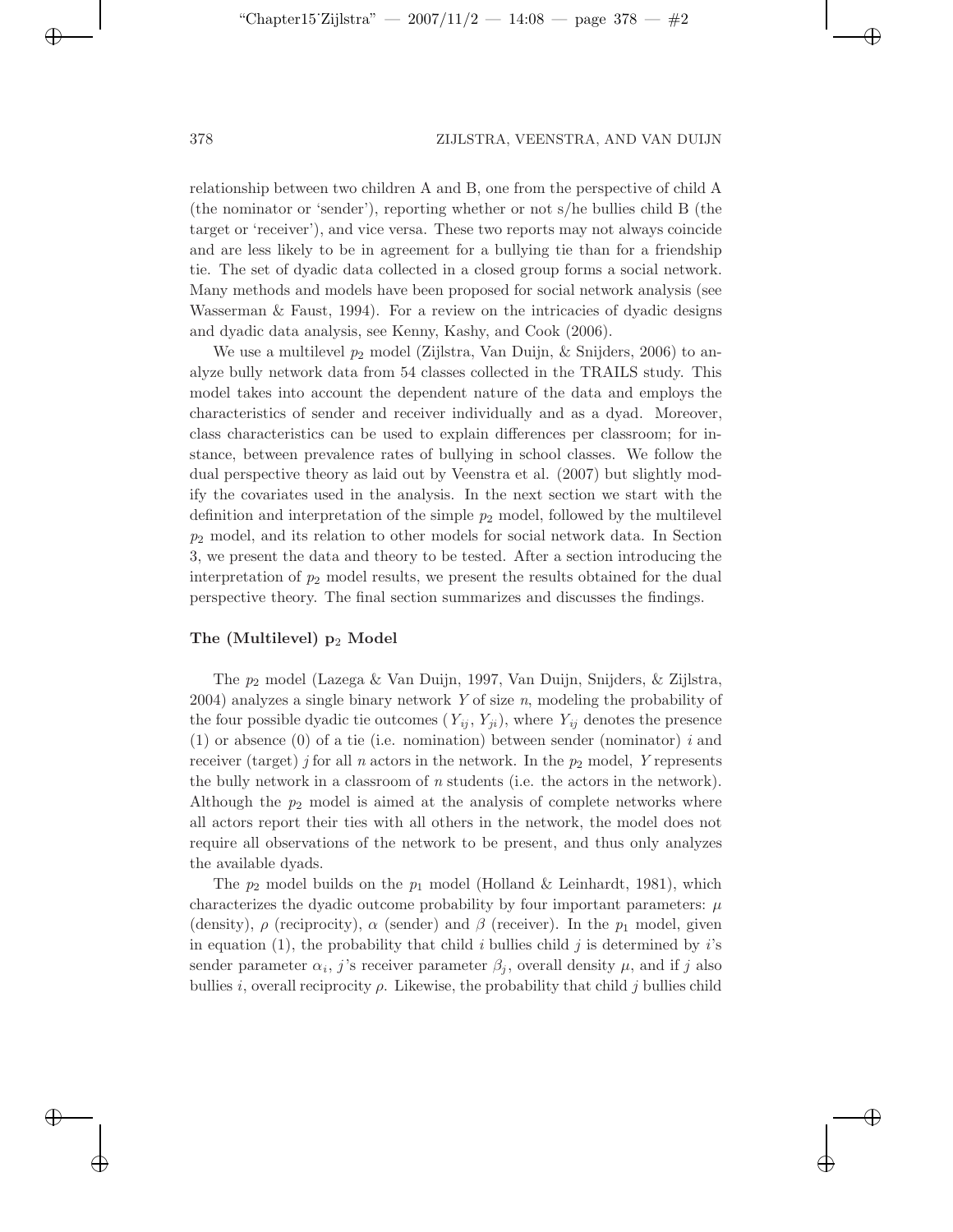✐

✐

 $\oplus$ 

*i* is determined by *j* 's sender parameter, *i*'s receiver parameter, overall density μ, and if *i* also bullies *j*, overall reciprocity ρ.

$$
P(Y_{ij} = y_1, Y_{ji} = y_2) = \t\t(1)
$$

$$
\frac{\exp\{y_1(\mu+\alpha_i+\beta_j)+y_2(\mu+\alpha_j+\beta_i)+y_1y_2\rho\}}{1+\exp\{\mu+\alpha_i+\beta_j\}+\exp\{\mu+\alpha_j+\beta_i\}+\exp\{2\mu+\alpha_i+\alpha_j+\beta_i+\beta_j+\rho\}}
$$

where  $y_1, y_2 \in \{0, 1\}, i \neq j$ .

The interesting part of the  $p_1$  formula is the numerator. The denominator is needed to ensure that the four outcome probabilities sum to 1. It is informative because it contains the four possible numerator outcomes. Ignoring the first term in the denominator (i.e. the 1), the second term in the denominator contains the parameters in the numerator involved in modeling the asymmetric (1,0) dyadic outcome. This unreciprocated tie from *i* to *j* where child *i* bullies child *j*, but *j* does not bully *i*, corresponds to the values  $y_1 = 1$  and  $y_2 =$ 0. The probability of this tie depends on *i*'s sender parameter  $\alpha_i$ , *j*'s receiver parameter  $\beta_i$ , and the network density  $\mu$ . The third term in the denominator, obtained for the opposite asymmetric  $(0,1)$  dyad, includes  $\mu$ ,  $\alpha_j$ , and  $\beta_i$ , and therefore depends on *j* as a sender and *i* as a receiver. For the case where both ties are reported, (1,1), corresponding to the fourth term in the denominator, the reciprocity parameter  $\rho$  is present in addition to the parameters involved in the single asymmetric dyadic outcomes. Thus, the density parameter is included twice  $(2\mu)$ . In friendship networks the concept of reciprocity reflects the increased probability of reciprocal ties. In bullying networks, we expect an absence of reciprocity or possibly even a reversed reciprocity. Finally, the first term in the denominator  $(1)$  corresponds to the  $(0,0)$  outcome, the null tie, which serves as a reference category, against which the probabilities of the other outcomes are compared. The dyadic outcome probabilities according to the *p*<sup>1</sup> model are summarized in Table 15.1.

Through the use of the exponential function in numerator and denominator, the  $p_1$  model is reminiscent of a logistic regression model, and the interpretation of the parameters are indeed similar. For instance, the higher the sender and receiver parameters, the higher the probability of the presence of a (sent and/or received) tie. Holland and Leinhardt (1981) define log-odds ratios for the interpretation of the density and reciprocity parameters. The density parameter,  $\mu$ , represents the log-odds of a tie (i.e., an asymmetric dyad  $(1,0)$  or  $(0,1)$  vs.  $(0,0)$ , the reference outcome). This value is equal to the log ratio of the off-diagonal  $\Theta$ 

✐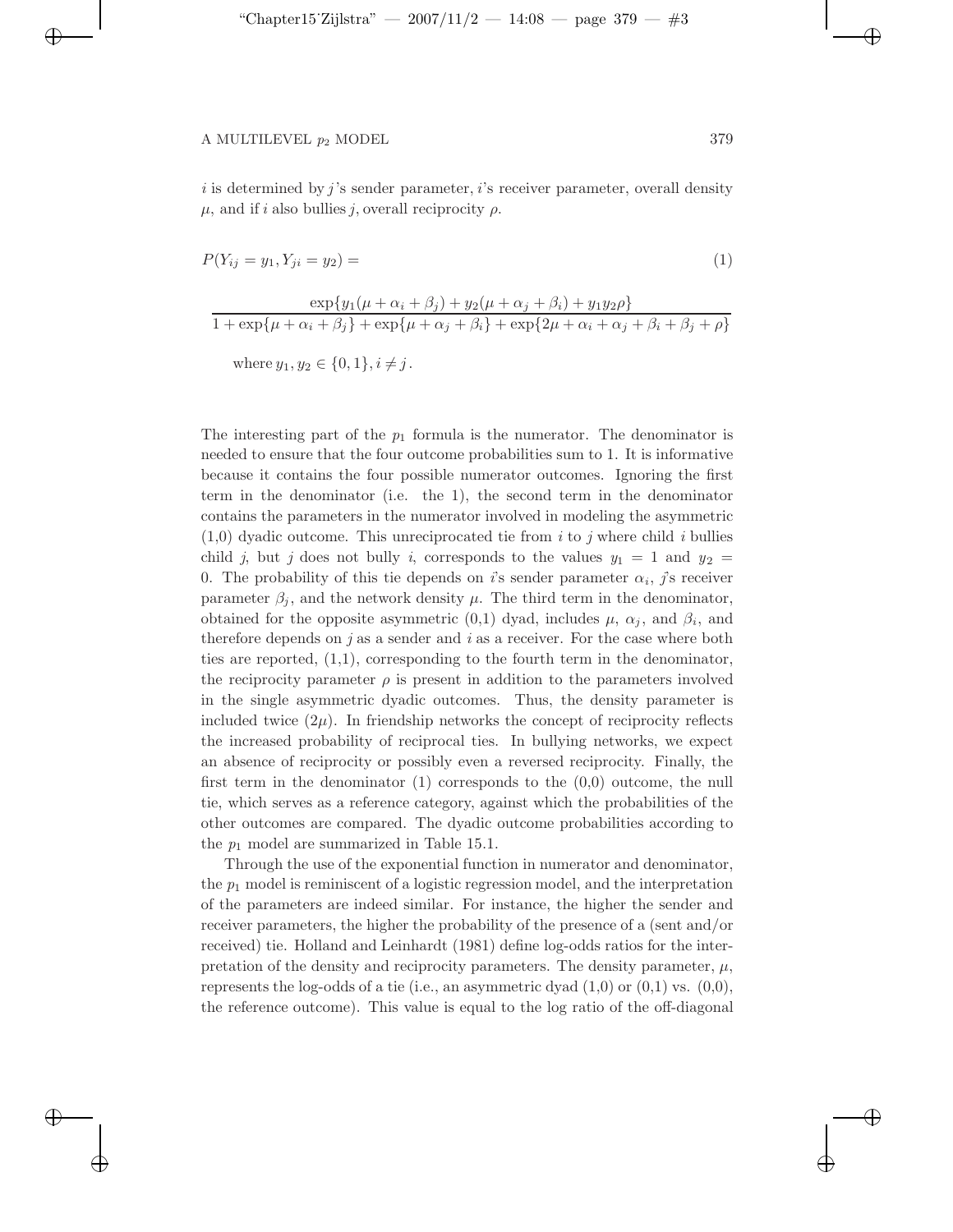✐

✐

✐

| Dyad $(y_{ii}, y_{ii})$              |   |                                  | Observed tie from <i>j</i> to <i>i</i> , $y_{ji}$                          |
|--------------------------------------|---|----------------------------------|----------------------------------------------------------------------------|
|                                      |   | $\bf{0}$                         |                                                                            |
| Observed tie                         | 0 |                                  | $\exp(\mu + \alpha_i + \beta_i)$                                           |
| from <i>i</i> to <i>j</i> , $v_{ii}$ |   | $\exp(\mu + \alpha_i + \beta_i)$ | $\exp(\mu + \alpha_i + \beta_i) \exp(\mu + \alpha_i + \beta_i) \exp(\rho)$ |

|                                                 | Table 15.1 |  |
|-------------------------------------------------|------------|--|
| Dyadic Outcome Probabilities in the $p_1$ Model |            |  |

*Note*. All entries are to be divided by the sum of the four elements in the table;  $(1 + \exp(\mu + \alpha_i + \beta_j) + \exp(\mu + \alpha_j + \beta_i) + \exp(2\mu + \alpha_i + \alpha_j + \beta_i + \beta_j + \rho)$ 

elements and the top-left element in Table 15.1. The reciprocity parameter,  $\rho$ , represents the log-odds of a symmetric dyad  $(0,0)$  and  $(1,1)$ , vs. an asymmetric dyad,  $(1,0)$  and  $(0,1)$ , which is equal to the log ratio of the diagonal elements and the off-diagonal elements in Table 15.1. If there is no reciprocity ( $\rho$  equal to zero), the two ties (from *i* to *j* and from *j* to *i*) are independent in the  $p_1$ model and become a simple product of two logistic regression models. When applied to bullying networks, the log-odds of an asymmetric tie from child *i* to child *j* vs. the reverse asymmetric tie is an informative measure which we will call the asymmetric log-odds. This log ratio of the bottom left element and the top right element in Table 15.1 is equal to  $(\alpha_i + \beta_i)$ - $(\alpha_i + \beta_i)$ , the difference in sender parameters minus the difference in receiver parameters.

The  $p_1$  model can be regarded as a (saturated) loglinear model for a crosstable representing the *n* x *n* adjacency matrix *Y* (Fienberg & Wasserman, 1981). For identification purposes, the  $p_1$  model needs a restriction on the sender and receiver parameters, for instance  $\Sigma_i \alpha_i = \Sigma_i \beta_i = 0$ . When further restrictions are put on the sender and receiver parameters (e.g., distinguishing several categories of senders and receivers), the loglinear model can be viewed as a multinomial logistic regression model for four possible outcomes (see also Agresti, 2002). Another way to classify the  $p_1$  model is as a fixed effects version of the Social Relations Model (SRM; Kenny & La Voie, 1984) for binary network data (Kenny et al., 2006).

The desire to use additional (covariate) information about the actors in a network (e.g., the child's sex) and the undesirable statistical properties of a saturated model (see Van Duijn et al., 2004) led to the development of the *p*<sup>2</sup> model. In this model individual sender and receiver parameters are replaced by regression equations:

$$
\alpha_i = X_{1i}\gamma_1 + A_i, \n\beta_i = X_{2i}\gamma_2 + B_i.
$$
\n(2)

✐

✐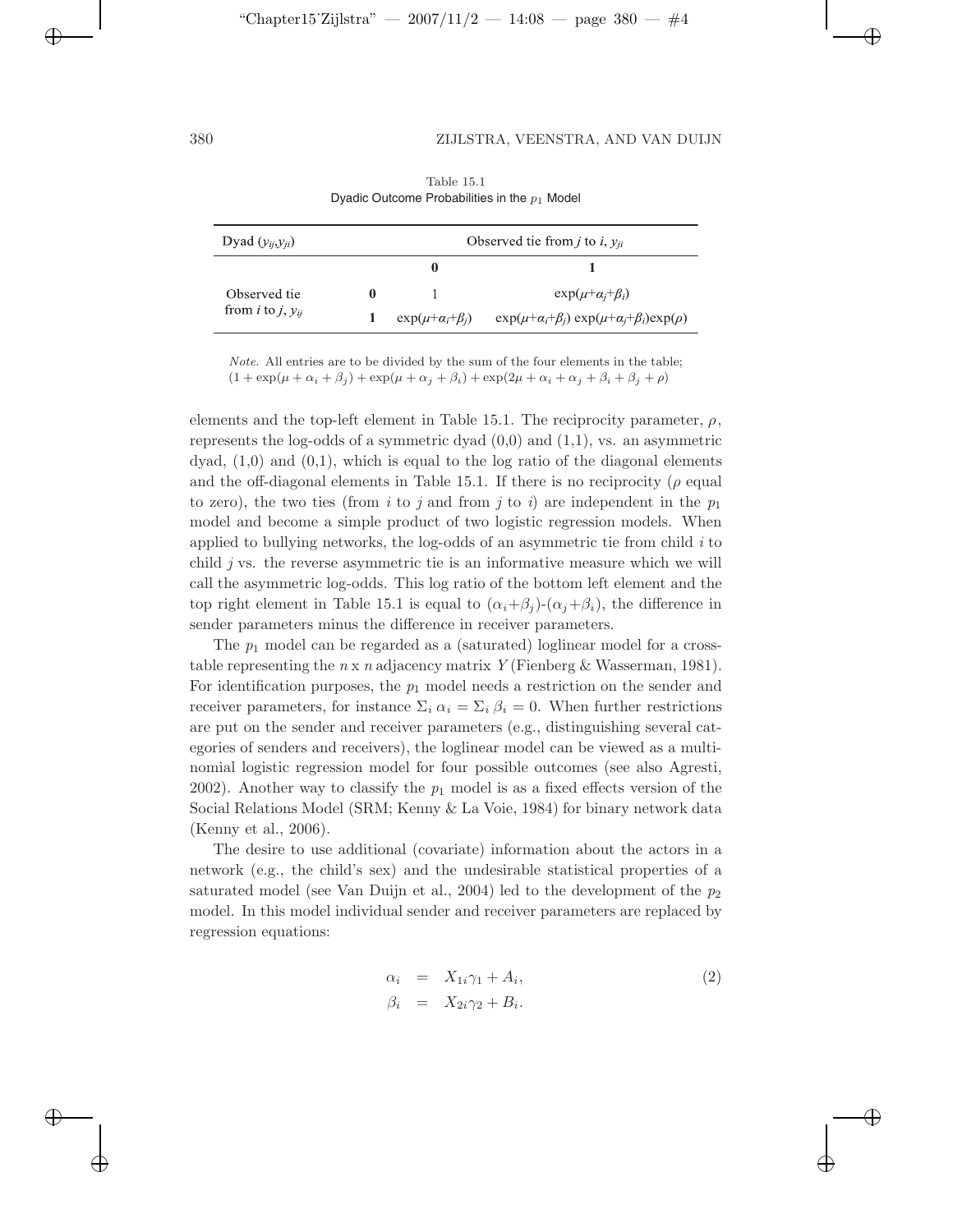✐

✐

✐

Actor covariates, *X*<sup>1</sup> and *X*2, can thus be used to predict individual sender and receiver effects. Either categorical or continuous covariates can be used, which may or may not be the same for explaining sender and receiver parameters. The residuals in the regression equations represent unexplained differences among the actors in the network. These residuals can also be viewed as latent variables or random effects and interpreted as individual tendencies to send or receive ties. A bivariate normal distribution is assumed for the pairs of random sender and receiver effects  $(A_i, B_i)$ , with zero mean and common covariance matrix with three distinct elements: sender variance, receiver variance, and senderreceiver-covariance. The bivariate distribution reflects the association between the tendencies to bully and to being bullied. The sender and receiver variances are fairly interpretable. For instance, if the sender variance is larger than the receiver variance, then the variation between actors as senders is much larger (which makes the tendency to send ties less predictable) than the variation between actors as receivers.

Where the  $p_1$  model has  $2n$  parameters (an individual sender and receiver effect for each actor in the network), the  $p_2$  model has fewer parameters in addition to the density and reciprocity parameter, equal to the number of regression parameters  $\dim(\gamma_1)+\dim(\gamma_2)$  plus the three elements of the covariance matrix of the random sender and receiver effects. Due to this reduction in the number of parameters to be estimated, dyad specific density and reciprocity parameters are regressed on dyadic covariates  $Z_1$  and  $Z_2$  in the  $p_2$  model:

$$
\mu_{ij} = \mu + Z_{1ij}\delta_1, \n\rho_{ij} = \rho + Z_{2ij}\delta_2.
$$
\n(3)

Parameters  $\mu$  and  $\rho$  now denote the mean density and reciprocity when the values of the dyadic covariates are zero. The dyadic covariates can be derived from actor specific covariates, indicating, for example, whether both children have the same sex. In that case the covariate matrix *Z* is symmetric. *Z* may also be asymmetric, such as when the difference between actor covariates are used or when a network of different tie relations (e.g., friendship) is used to predict the density. Due to the inherent symmetry of reciprocity and its definition as an interaction effect in the  $p_2$  model, the choice of  $Z_2$  is restricted to the subset of symmetric dyadic covariates used as  $Z<sub>1</sub>$ . In the present application, we will not model reciprocity with covariates.

The multilevel *p*<sup>2</sup> model (Zijlstra, Van Duijn, & Snijders, 2006) is a straightforward extension of the  $p_2$  model for the analysis of multiple networks. It assumes the same  $p_2$  model for a sample of networks of possibly different size. Similar to sample size considerations in normal multilevel analysis, a reasonable number of classes, say at least 15 but preferably more, is required to apply the multilevel *p*<sup>2</sup> model meaningfully.

 $\Theta$ 

✐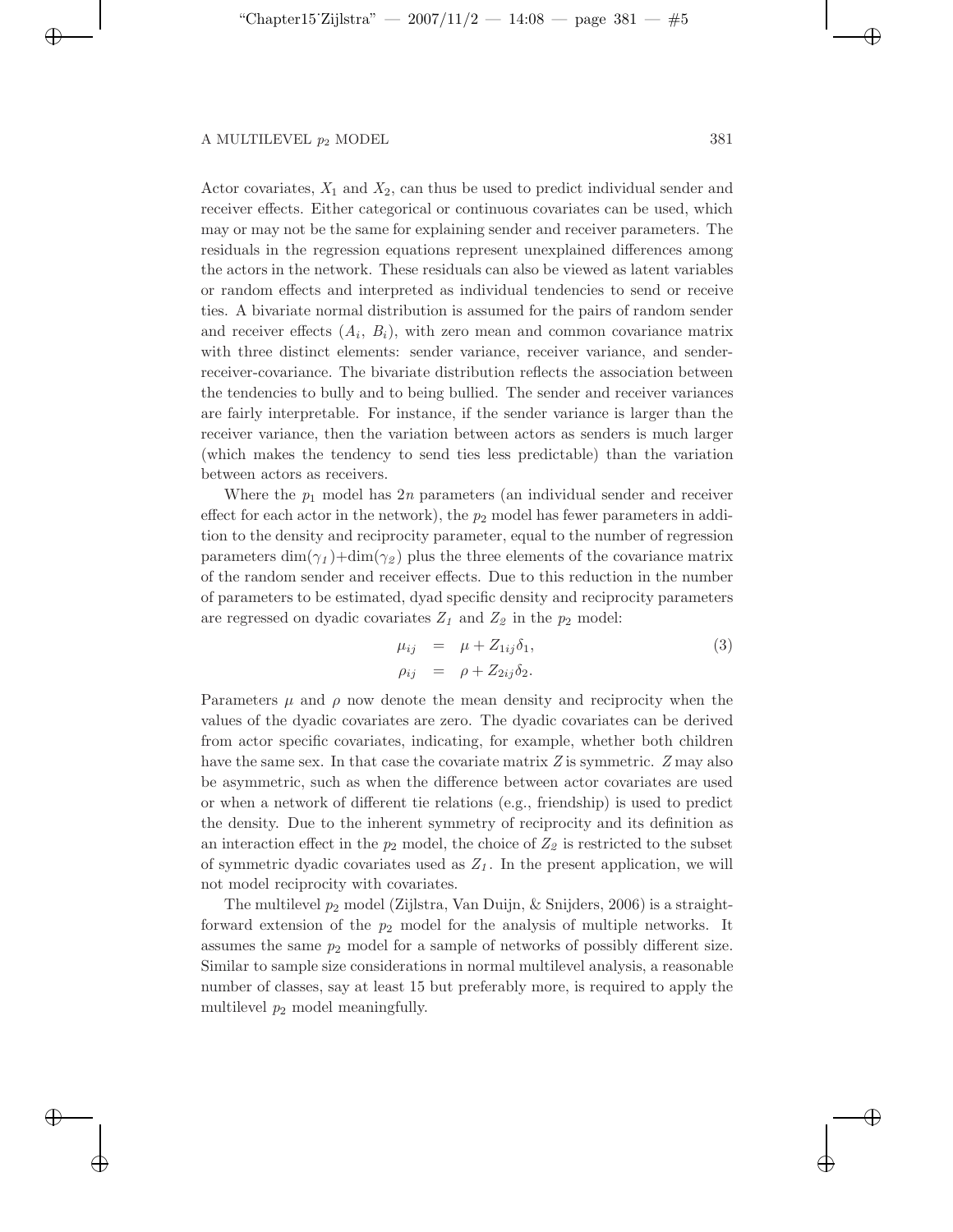$\Theta$ 

✐

✐

Similar to the simplest normal multilevel model with two levels, the intercept varies over the higher level. In the multilevel  $p_2$  model the mean density parameter  $\mu$  is normally distributed over the networks (expressed by the random effect *Mk*) and possibly related to network characteristics (through *Z1ijk* with constant values for each dyad in network *k*):

$$
\mu_{ijk} = \mu + M_k + Z_{1ijk}(\delta_1 + D_{1k}).\tag{4}
$$

Note that in (4) the effect of dyad characteristics is also allowed to vary, by including random effects  $D_{1k}$ , comparable to the random slope model. The estimated mean  $\mu$  can be viewed as the grand mean density (over all networks) when all covariate values equal zero. The estimated variance of the mean density indicates how much the mean density varies over networks. More generally, the multilevel  $p_2$  model may include random effects for  $\mu$ ,  $\rho$ ,  $\gamma_1$ ,  $\gamma_2$ ,  $\delta_1$ , and  $\delta_2$ . We will only apply a random effect for  $\mu$ . The  $p_2$  model and the multilevel *p*<sup>2</sup> model can be viewed as the binary counterparts of the SRM expressed as random effects (i.e.; as a multilevel model; Snijders & Kenny, 1999).

The parameters of the *p*<sup>2</sup> model and the multilevel *p*<sup>2</sup> model are estimated using Markov Chain Monte Carlo (MCMC) algorithms implemented in specialized software for social network analysis (StOCNET; Boer et al., 2006). In addition to the MCMC specifications (we used the standard option of 4,000 burn-in iterations and a sample size of 8,000), the estimation time depends on the number of networks to be analyzed and their size. On the present data set (54 networks, with a median of 15 students in roughly 7,500 dyads) it took approximately 12 hours on a standard pc to run an analysis. The estimation results in estimated posterior means and posterior standard deviations of the *p*<sup>2</sup> model parameters. The *p*-values of covariate effect parameters are derived from approximate *t*-ratios. Bayesian credibility intervals are available as approximate confidence intervals. The software is freely available for download at http://stat.gamma.rug.nl/stocnet, with manuals for both StOCNET and for the  $p_2$  model. Details of the estimation procedures can be found in Zijlstra, Van Duijn, Snijders (in press) for the *p*<sup>2</sup> model, and in Zijlstra et al. (2006) for the multilevel *p*<sup>2</sup> model.

### **Bullying Networks - Theory and Data**

The bullying network data were collected as part of TRAILS, a large longitudinal study among (pre)adolescents in the Netherlands. Due to the set-up of the study, in each participating classroom some but not all of the students provided information on several aspects of their dyadic relations with classmates. Thus, a not necessarily complete subnetwork of each classroom with varying

✐

✐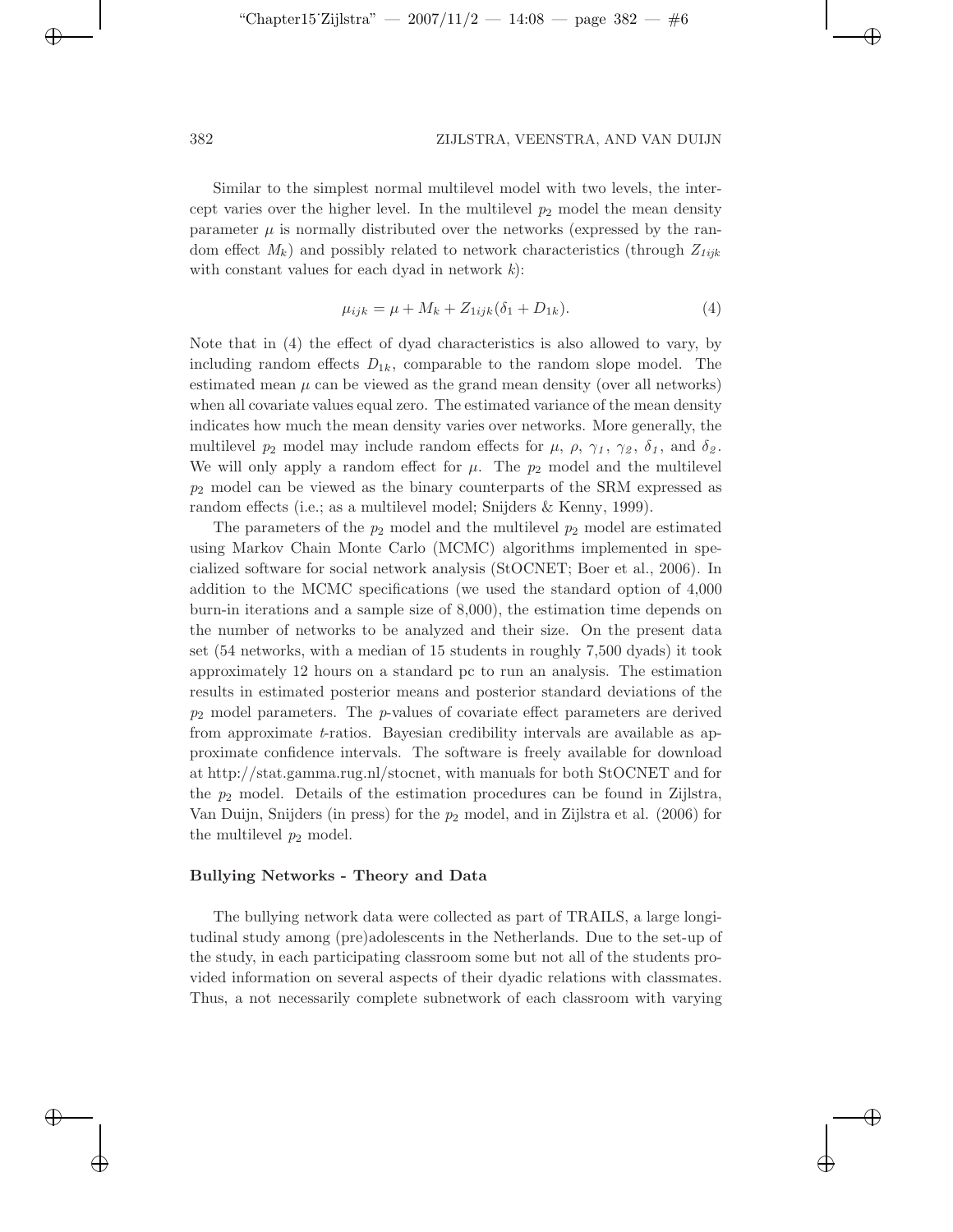✐

✐

✐

 $\Theta$ 

✐

✐

size is available. Due to incomplete data the sample size varies from 7 to 33 students per class.

The dyadic nature of the bullying network data was theoretically investigated in Veenstra et al. (2007). They used a dual goal-framing approach to highlight the opposite perspectives of bullies and victims and the inherent asymmetric or hierarchical nature of bullying. For self-proclaimed bullying it was hypothesized that bullies are likely to be dominantly aggressive boys whose victims are vulnerable, rejected, and not aggressive. Additional hypotheses were formulated about the positive effect of disliking on bullying. The influence of same-sex or mixed-sex bullying was not quite clear a priori. Boy-boy bullying ties might be more likely, because boys are more aggressive and because they may achieve more prestige by bullying boys instead of girls. On the other hand, girls, being less aggressive and more vulnerable may be more likely to be victimized. Before we set up the *p*<sup>2</sup> model to investigate (several) operationalizations of the expectations based on the dual perspective theory, the available network, dyadic and individual data are described in more detail.

### **Individual (Actor) Covariates**

Teachers were asked to rate each pupil on aggressiveness and vulnerability, using an adapted version of the Revised Class Play instrument (Masten, Morison, & Pellegrini, 1985, see also R. Veenstra et al., 2007). We constructed 6 ordinal categories of approximately equal size from the skewed distributions (within and over all classes) to enhance comparability between classrooms and prevent too much influence of the relatively few aggressive pupils. In addition, sex was used as an actor covariate.

## **Network Variables and Dyadic Covariates**

The dependent variable *Y* is the network on self-reported bullying based on the question "Who do you bully?". The network with dislike relations ("Who do you not like at all?") is used as a dyadic covariate. The asymmetric dyadic variable rejection *R* was derived for each dyad from the dislike relation *D* by computing the percentage of classmates other than the nominator who dislike the target:  $R_{ij} = \sum_{k \neq i} D_{kj}/(n-1)$ . Thus this variable separates the effects of child *i*'s dislike  $D_{ij}$  from dislike by fellow classmates.

From child's sex, two symmetric dyadic covariates were constructed, the first to indicate mixed-sex (boy-girl and girl-boy) dyads and the second to indicate only boy-boy dyads (girl-girl dyads are the reference group), thereby distinguishing the two kinds of same-sex dyads. The first type of dyadic covariate is a standard dyadic similarity variable, generated in the *p*<sup>2</sup> model software by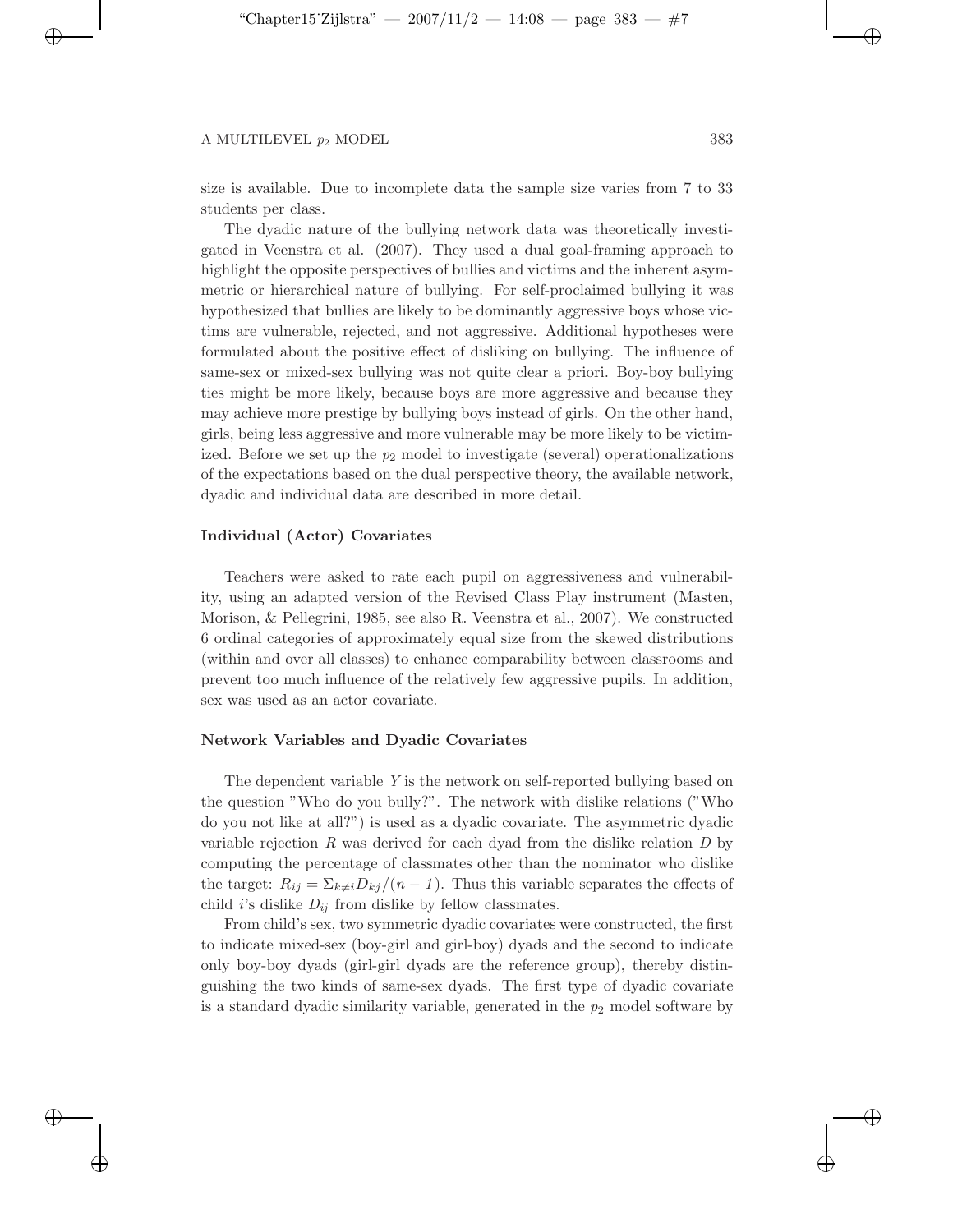$\Theta$ 

✐

✐

obtaining the absolute difference of the binary sex indicator variable and takes on the value 1 for mixed-sex dyads and 0 for same-sex dyads. Thus a negative parameter estimate indicates a preference for same-sex bully ties. The second dyadic variable expresses the difference between boy-boy dyads and girl-girl dyads, the latter being the reference dyad if the mixed-sex dyadic variable is included.

From the individual aggression scores of nominator and target, a dyadic variable is obtained by taking the difference score, also a standard option in the  $p_2$  model software. The derived dyadic variable is always asymmetric:  $Z_{ij} = X_i - X_j$ , and thus  $Z_{ji} = -Z_{ij}$ . A positive parameter estimate indicates a dominance effect where larger  $(i-j)$  differences increase the probability of  $i$ being the bully and *j* the victim in the  $(i,j)$  dyad. In this case, the  $(1,0)$  dyad is more likely than the (0,1) outcome.

### **ILLUSTRATION**

We start with three simple models presented in Table 15.2 to illustrate the interpretation of  $p_2$  model results. The first model is without covariates (an 'empty' or 'basic' model), and the other two models investigate the effect of sex. For the 'basic' *p*<sup>2</sup> model parameters, no significance level is indicated. The density parameter estimate is highly negative, indicating that the probability of a bully tie is much smaller than 0.50, making the null (0,0) dyadic outcome most likely. This is a phenomenon often observed in the analysis of social network data, even when the outcome variable is a positive relationship. Especially in larger networks, it is quite improbable that an actor would choose half of the other actors in the network. Thus, density is related to network size, which is also indicated by the rather large class density variance. As expected for bullying, the estimated reciprocity parameter is low. This low estimate facilitates the interpretation of the other covariate parameters because both ties in the dyad are approximately independent from a statistical point of view. The large sender variance indicates that the tendency to report bullying is highly variable over children.

The expected probabilities of the four dyadic outcomes can be derived from the model parameter estimates using (1). They are equal to 99.5% for the null dyad, and slightly lower than 0.25% for the two asymmetric dyads. The probability of a mutual dyad is negligible (approximately 0.25\*0.25=0.0625%). Note that in calculating these expected probabilities the sender and receiver variance values are disregarded. Thus, the probabilities concern dyads consisting of the 'average' nominator and target (i.e., with zero sender and receiver random effects) and for the 'average' network (with zero density random effect). Just for illustration, we can also compute the expected probabilities for child A with

✐

✐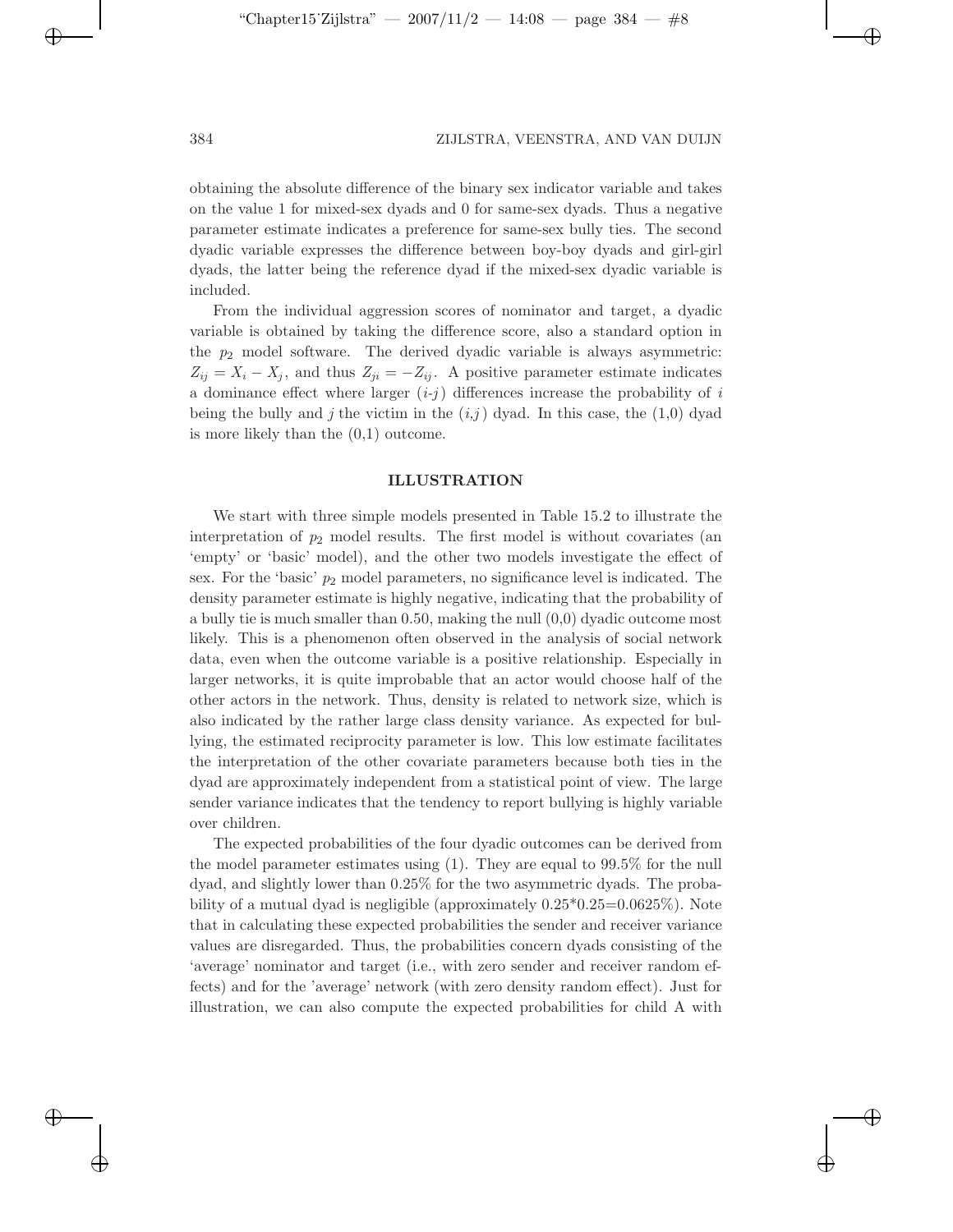$\bigoplus$ 

 $\bigoplus$ 

 $\bigoplus$ 

 $\bigoplus$ 

| Table 15.2                                                                                       |  |
|--------------------------------------------------------------------------------------------------|--|
| Parameter Estimates of Multilevel $p_2$ Models Investigating the Effect of Sex on Bullying in 54 |  |
| Classes                                                                                          |  |

|                               | Model 0:<br>No Effects             | Model 1A:<br>Individual and Dyadic<br>Effects | <b>Model 1B:</b><br>+ Class Effects |
|-------------------------------|------------------------------------|-----------------------------------------------|-------------------------------------|
| Effect                        | Posterior mean<br>(Posterior S.D.) | Posterior mean<br>(Posterior S.D.)            | Posterior mean<br>(Posterior S.D.)  |
| Density                       | $-6.02$<br>(0.20)                  | (0.32)<br>$-7.00$                             | (0.55)<br>$-5.12$                   |
| Reciprocity                   | 0.55<br>(0.37)                     | 0.58<br>(0.31)                                | 0.57<br>(0.34)                      |
| <b>Sender covariates</b>      |                                    |                                               |                                     |
| Being a boy                   |                                    | $(0.20)$ *<br>0.93                            | $(0.28)$ *<br>0.91                  |
| <b>Receiver covariates</b>    |                                    |                                               |                                     |
| <b>Dyadic covariates</b>      |                                    |                                               |                                     |
| Mixed-sex                     |                                    | 0.98<br>$(0.20)$ *                            | 1.02<br>$(0.19)$ *                  |
| Boy-boy                       |                                    | $(0.29)$ *<br>0.75                            | 0.81<br>$(0.30)$ *                  |
| <b>Class covariates</b>       |                                    |                                               |                                     |
| Percentage boys               |                                    |                                               | $-4.10$<br>$(1.49)$ *               |
| <b>Random</b> effects         |                                    |                                               |                                     |
| Class density variance        | 1.41<br>(0.52)                     | 1.58<br>(0.62)                                | 1.79<br>(0.49)                      |
| Sender variance               | 5.51<br>(0.65)                     | (0.66)<br>5.07                                | (0.70)<br>5.24                      |
| Receiver variance             | 1.68<br>(0.25)                     | 1.55<br>(0.23)                                | 1.56<br>(0.25)                      |
| Sender-receiver<br>covariance | 0.47<br>(0.34)                     | 0.29<br>(0.27)                                | 0.29<br>(0.29)                      |
| Number of dyads               | 7668                               | 7668                                          | 7668                                |

 $Note. \,$  \*  $p$   $<$  0.05.

 $\bigoplus$ 

 $\bigoplus$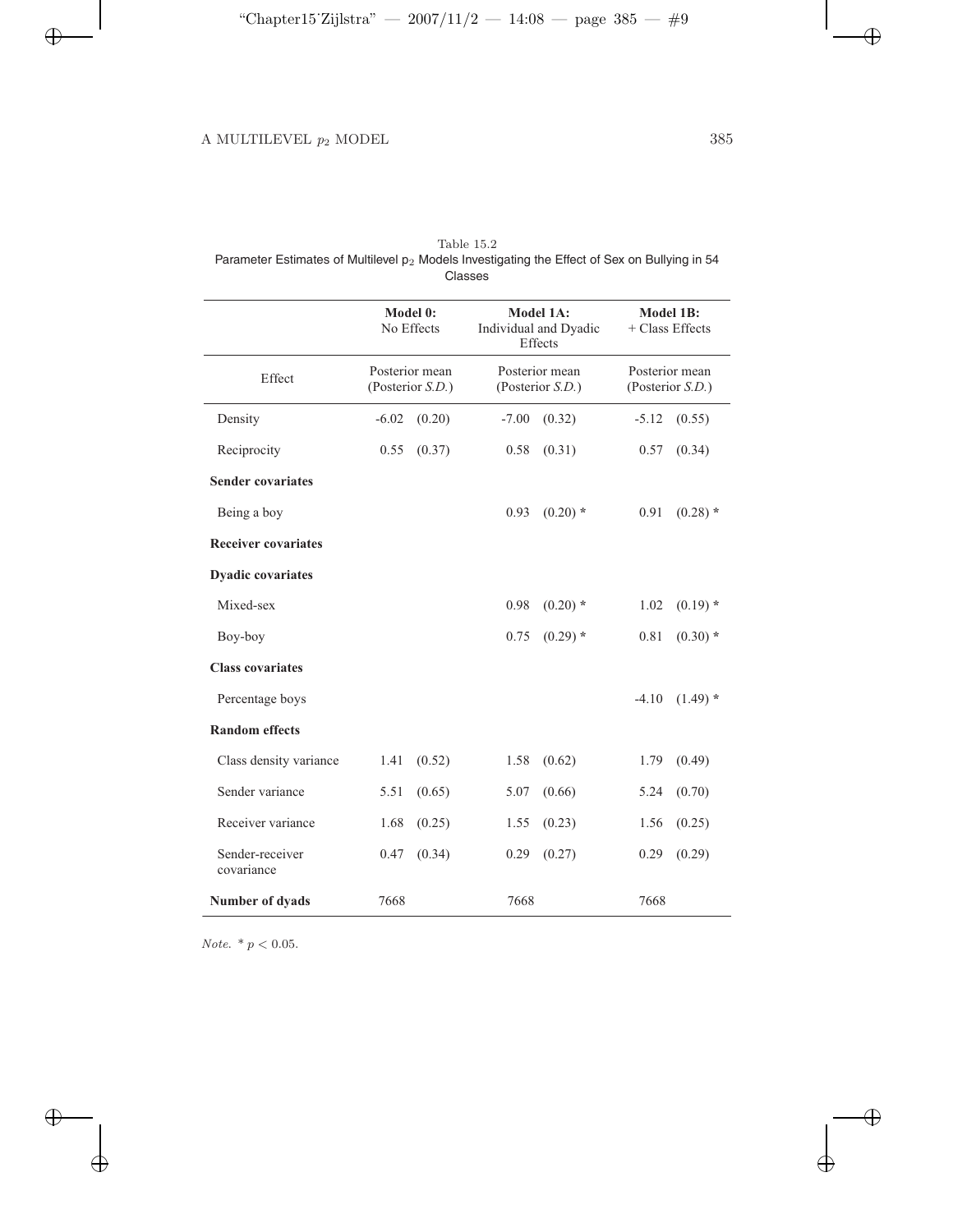$\Theta$ 

✐

✐

a large sender random effect (equal to 3) and an average receiver effect, and child B with an average sender effect and a small negative receiver effect (equal to -0.5) in a network with an above-average density (random effect equal to 1). This parameter configuration changes the estimated probabilities to 92% for a null dyad, 0.085% for the mutual dyad, 7.4% for the asymmetric tie from child A to child B, and 0.61% for the reverse asymmetric tie. Approximately, the odds of an asymmetric tie (compared to 'average' children) from child A to child B have increased with a factor 12 (this can also be determined without computing the probabilities first, by taking the exponent of 2.5, i.e., the sum of sender and receiver effects). The odds of the reverse tie have not changed. The asymmetric log-odds of A bullying B instead of B bullying A is also equal to 2.5 (the sum of A's sender and B's receiver effect minus the sum of A's receiver and B's sender effect, where the latter two terms are equal to zero, hence the correspondence with the odds of an asymmetric tie).

The second model (model 1A in Table 15.2) has a sender effect for boys and the mixed-sex and boy-boy dyadic covariates defined previously. Note that we choose three parameters to contrast the four possible dyadic sex combinations with the girl-girl dyad as the reference group. Significant covariate parameter estimates, based on a *t*-ratio larger than 2, are indicated with an asterisk. Slight changes in the basic  $p_2$  model parameters with respect to Model 0 are observed. The sender effect of being a boy is positive and significant, in line with the expectation that boys report more bullying ties than girls. The two dyadic sex covariates are also positive and significant, indicating that both mixed-sex and boy-boy ties are more likely than girl-girl bully ties. Disregarding the most common null dyad, the asymmetric boy-girl bully tie is slightly more likely than the asymmetric boy-boy bully tie, yet only low probabilities of 0.6% vs. 0.5%, for 'average' children in an 'average' network. The numerators are essential for the computations and comparisons of these probabilities. The numerator of the (1,0) boy-boy dyad is equal to the exponent of the sum of the density effect (-7.00), the sender effect of being a boy (0.93) and the boy-boy dyadic effect  $(0.75)$ ,  $\exp(-5.32)=0.0049$ . In the numerator of the  $(1,0)$  boy-girl dyad, the dyadic boy-boy effect is replaced by the mixed-sex effect of 0.98, and therefore slightly larger: exp(-5.09)=0.0062. The estimated asymmetric girl-boy and girl-girl bully tie probabilities are 0.24% and 0.1%, respectively. The null dyad probabilities for all sex-combinations are larger than 99% and the mutual dyad probabilities smaller than 0.01%. The asymmetric log-odds ratio is equal to the sender effect of being a boy: 0.93. This (possibly too) simple model would support the hypothesis that boys bully more than girls, and also that boys bully each other more than girls bully each other. However, no support is found for the hypothesis that boys bully boys more than they bully girls. Note that all

✐

✐

 $\Theta$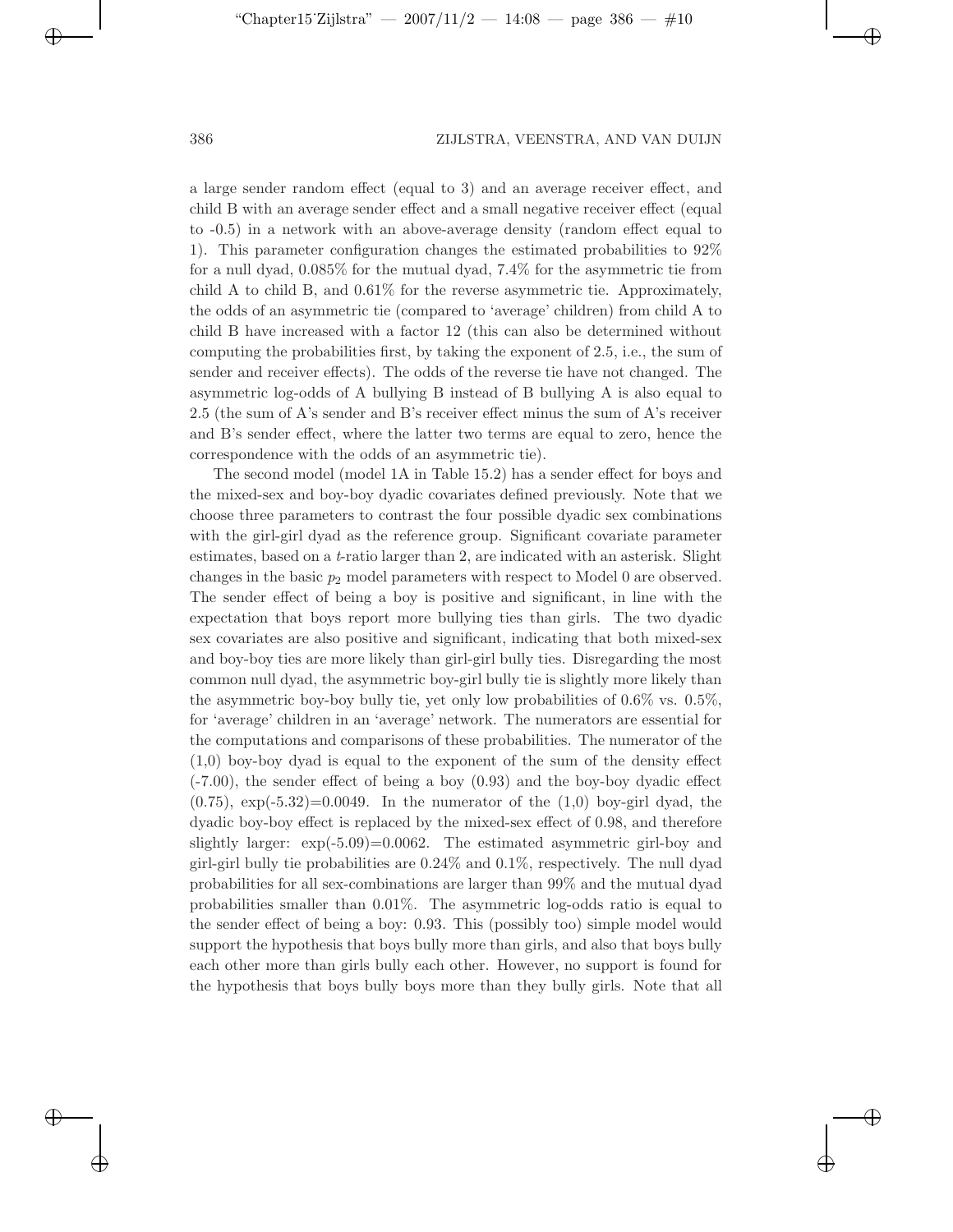✐

✐

✐

probabilities of dyads with at least one bully tie reported are extremely low, making it difficult to predict the outcome on the basis of sex alone.

Mainly for illustrative purposes, a class covariate related to sex (i.e., percentage of boys) is added in model 1B. It assesses whether the varying tendency to report bullying can be explained by the sex composition of the classes. The percentage of boys in each class is found to have a negative effect (see Table 15.2), implying that a higher percentage of boys in a class leads to a lower propensity to bully. The variability of the density parameter is not reduced but increased, suggesting that in spite of the relationship between sex composition and general tendency to report bullying in a classroom, many deviations are found in the sampled classes. The posterior standard deviation of the density parameter is increased compared to model 1B. This type of result likely indicates that the parameter estimates are not stable yet due to non-convergence of the MCMC estimation procedure. In such situations, a possible solution is to run the model again with more iterations (more details can be found in the  $p_2$ ) manual). Therefore, the interpretation of this model is explicitly preliminary.

#### **RESULTS**

The hypotheses generated by the dual perspective theory are tested stepwise, in three models, presented in Table 15.3. In Model 2 we investigate the effects of aggressiveness and vulnerability, without sex effects (as they may be related to these individual characteristics). On the basis of the theory, we expect a sender effect of aggressiveness and a receiver effect of vulnerability. We first investigated in some preliminary model specifications (not reported) the linearity of the 6 categories of aggressiveness and vulnerability which turned out to be tenable. Although the expected non-aggressiveness of the target could be defined as a receiver effect, we chose a model with a dyadic difference effect of nominator and target aggressiveness. As expected, the sender effect of aggressiveness and the receiver effect of vulnerability are positive. The effect of the difference in aggressiveness is negative, which can be interpreted as reducing the effect of aggressiveness for highly aggressive nominators vs. less aggressive targets. This effect is illustrated in the asymmetric log-odds where the effect of the dyadic difference in aggressiveness counts twice. Because the sender effect of aggression  $(0.76)$  is more than twice as large as the minus dyadic difference effect of aggressiveness (−0.21), the log-odds are equal to 0.34 times the difference in aggressiveness minus 0.37 times the difference in vulnerability. The largest asymmetric log odds, 35, is obtained for maximally aggressive and minimally vulnerable bullies and minimally aggressive, but maximally vulnerable targets. This dyadic combination does not lead to an extremely large probability of an asymmetric bully tie: 1.4%. Due to the strong sender effect of aggressiveness,

 $\Theta$ 

✐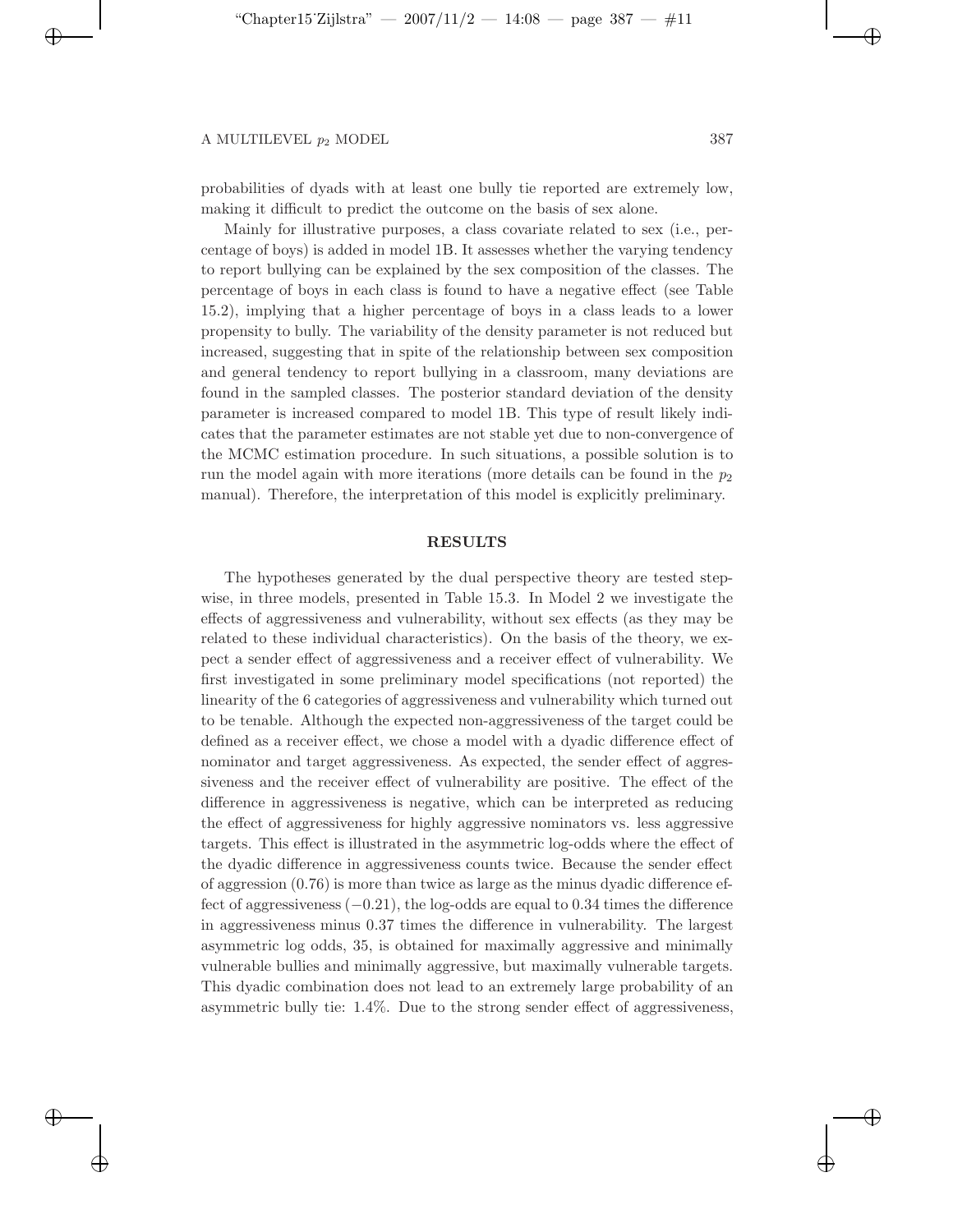$\bigoplus$ 

 $\bigoplus$ 

 $\oplus$ 

|                               |                                                                                              |            | Dunying in UT Uluddud                                                  |            |                                                                               |            |
|-------------------------------|----------------------------------------------------------------------------------------------|------------|------------------------------------------------------------------------|------------|-------------------------------------------------------------------------------|------------|
|                               | Model 2:<br>Aggression and<br>Vulnerability<br>Effects<br>Posterior mean<br>(Posterior S.D.) |            | <b>Model 3:</b><br>$+$ Rejection<br>Posterior mean<br>(Posterior S.D.) |            | <b>Model 4:</b><br>$+$ Sex<br>+ Dislike<br>Posterior mean<br>(Posterior S.D.) |            |
| Effect                        |                                                                                              |            |                                                                        |            |                                                                               |            |
| Density                       | $-9.96$                                                                                      | (0.53)     | $-9.37$                                                                | (0.44)     | $-10.3$                                                                       | (0.50)     |
| Reciprocity                   | 0.46                                                                                         | (0.31)     | 0.56                                                                   | (0.31)     | 0.53                                                                          | (0.32)     |
| <b>Sender covariates</b>      |                                                                                              |            |                                                                        |            |                                                                               |            |
| Being a boy                   |                                                                                              |            |                                                                        |            | 1.07                                                                          | $(0.26)$ * |
| Aggressiveness                | 0.76                                                                                         | $(0.09)$ * | 0.68                                                                   | $(0.09)$ * | 0.62                                                                          | $(0.08)$ * |
| <b>Receiver covariates</b>    |                                                                                              |            |                                                                        |            |                                                                               |            |
| Vulnerability                 | 0.37                                                                                         | $(0.06)$ * | 0.23                                                                   | $(0.06)$ * | 0.18                                                                          | $(0.06)$ * |
| <b>Dyadic covariates</b>      |                                                                                              |            |                                                                        |            |                                                                               |            |
| Mixed-sex                     |                                                                                              |            |                                                                        |            | 0.48                                                                          | $(0.20)$ * |
| Boy-boy                       |                                                                                              |            |                                                                        |            | $-0.05$                                                                       | (0.29)     |
| Diff. aggressiveness          | $-0.21$                                                                                      | $(0.05)$ * | $-0.12$                                                                | $(0.05)$ * | $-0.08$                                                                       | (0.05)     |
| Rejection                     |                                                                                              |            | 4.06                                                                   | $(0.58)$ * | 4.00                                                                          | $(0.68)$ * |
| <b>Dislike</b>                |                                                                                              |            |                                                                        |            | 1.98                                                                          | $(0.16)$ * |
| <b>Random</b> effects         |                                                                                              |            |                                                                        |            |                                                                               |            |
| Class density variance        | 1.55                                                                                         | (0.55)     | 1.19                                                                   | (0.46)     | 1.28                                                                          | (0.49)     |
| Sender variance               | 4.75                                                                                         | (0.66)     | 4.48                                                                   | (0.59)     | 4.69                                                                          | (0.68)     |
| Receiver variance             | 1.32                                                                                         | (0.22)     | 0.76                                                                   | (0.19)     | 0.89                                                                          | (0.20)     |
| Sender-receiver<br>covariance | 0.23                                                                                         | (0.26)     | 0.10                                                                   | (0.24)     | 0.12                                                                          | (0.27)     |
| <b>Number of dyads</b>        | 6841                                                                                         |            | 6838                                                                   |            | 6838                                                                          |            |

Table 15.3 Parameter Estimates of Several Multilevel  $p_2$  Models Testing the Dual Perspective Theory of Bullying in 54 Classes

 $Note.~* p < 0.05.$ 

 $\bigoplus$ 

 $\bigoplus$ 

 $\bigoplus$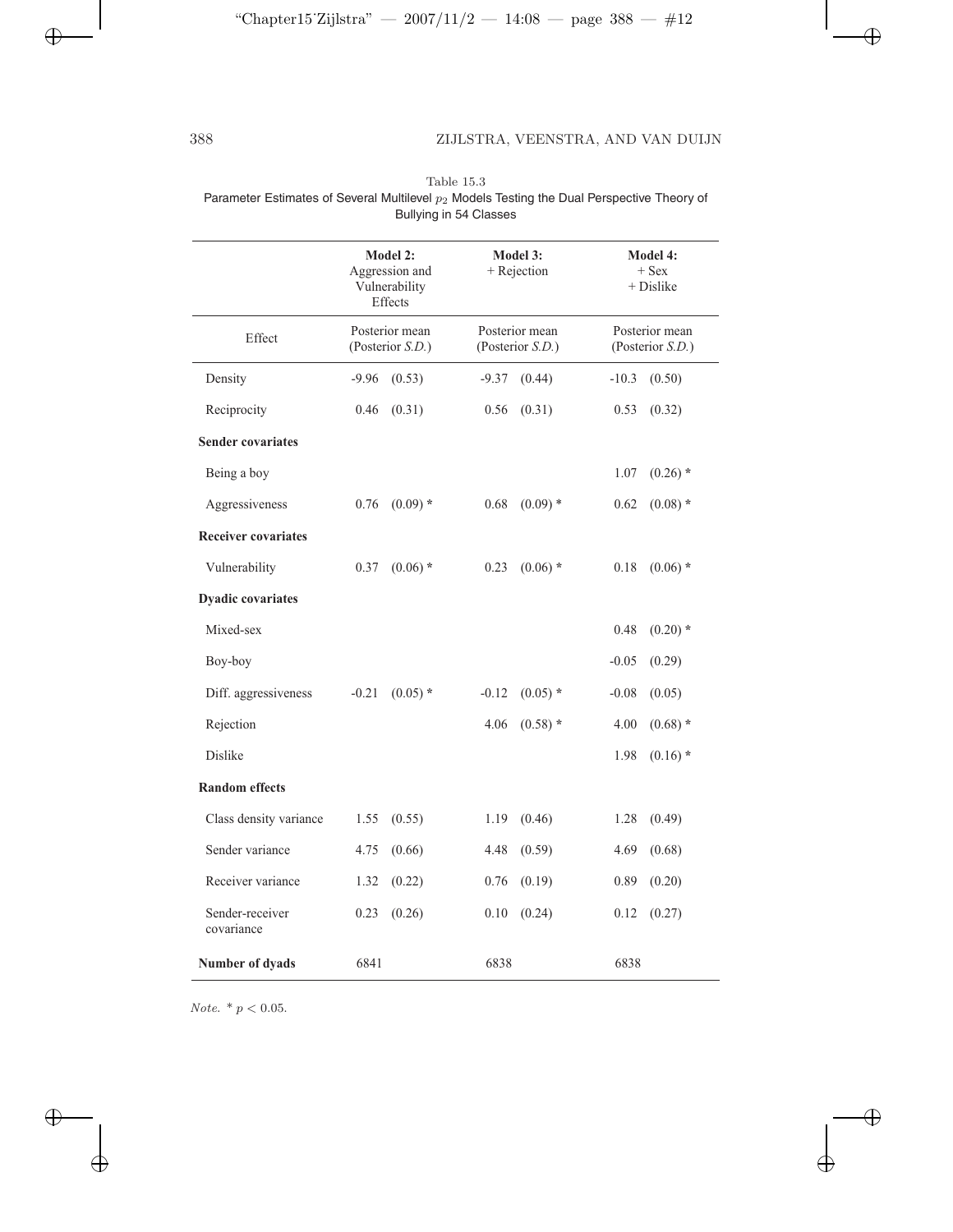✐

✐

✐

the maximum probability of an asymmetric bully tie is from a nominator with maximum score  $(6)$  on aggression and minimum score  $(1)$  on vulnerability to a target with the maximum score on vulnerability and aggression: 4.0%. This probability is still as large as 3.8% for nominators who are maximally vulnerable themselves. On the opposite of the scale for minimally aggressive and vulnerable nominators and targets, the probability of a mutual or asymmetric bully tie is negligible (less than  $0.1\%$ ). Although the probabilities are still rather small, they are much larger than the predicted probabilities from model 1A. We can interpret this difference as the increased predictive power of model 2.

Thus, Model 2, although incomplete, supplies support for the dual perspective theory in the sense that bullies are likely to be aggressive boys and their victims vulnerable. The hypothesis about bullies seeking less aggressive victims, is not quite supported in the sense that the model predicts bullying between aggressive children as much (or even a little more) than between aggressive and less aggressive children. On the other hand, given a dyad with one more aggressive and one less aggressive child, it is more likely to observe that the aggressive child bullies the less aggressive child than the opposite.

In Model 3, reported in Table 15.3, we add the effect of rejection of the target. It is positive, supporting the hypothesis that the more children are rejected by others, the more they are prone to being bullied. All other effects are slightly smaller, but still significant. Calculating the probabilities of a bullying tie between a maximally aggressive and vulnerable nominator and a target where neither are rejected gives only a  $2.0\%$  probability of an asymmetric bullying tie, most likely because the value of 0 for rejection is unrealistic. It is now somewhat more difficult to find meaningful combinations of characteristics for nominators and targets. The negative effects of the difference in aggression level and of the level of vulnerability and the positive effect of percentage of rejection offset each other. Aggression, vulnerability, and rejection are all moderately positively correlated with each other (see R. Veenstra et al., 2007). If we choose child A with aggression level 6, vulnerability level 2, and rejection level 0.1 (i.e. disliked by 10% of the class mates) and child B with aggression level 6, vulnerability level 3, and rejection level 0.3, the probability that child A reports a bully tie with child B is 3.0%, that child B reports a bully tie with child A is 1.0%, and that they both report to bully each other is 0.05%.

In the final model (Model 4 in Table 15.3), sex effects are added according to Model 1A as well as the effect of dyadic dislike. Not surprisingly, dislike turns out to be an important dyadic covariate The strength of the effect is comparable to a rejection value of 0.50, but it is clearly separate, given that the estimate for the effect of rejection was unchanged. A comparison of Models 1A and 3 indicates subtle changes in the parameter estimates, where especially the reduced effects of the mixed-sex and boy-boy dyads are of interest. These

 $\Theta$ 

✐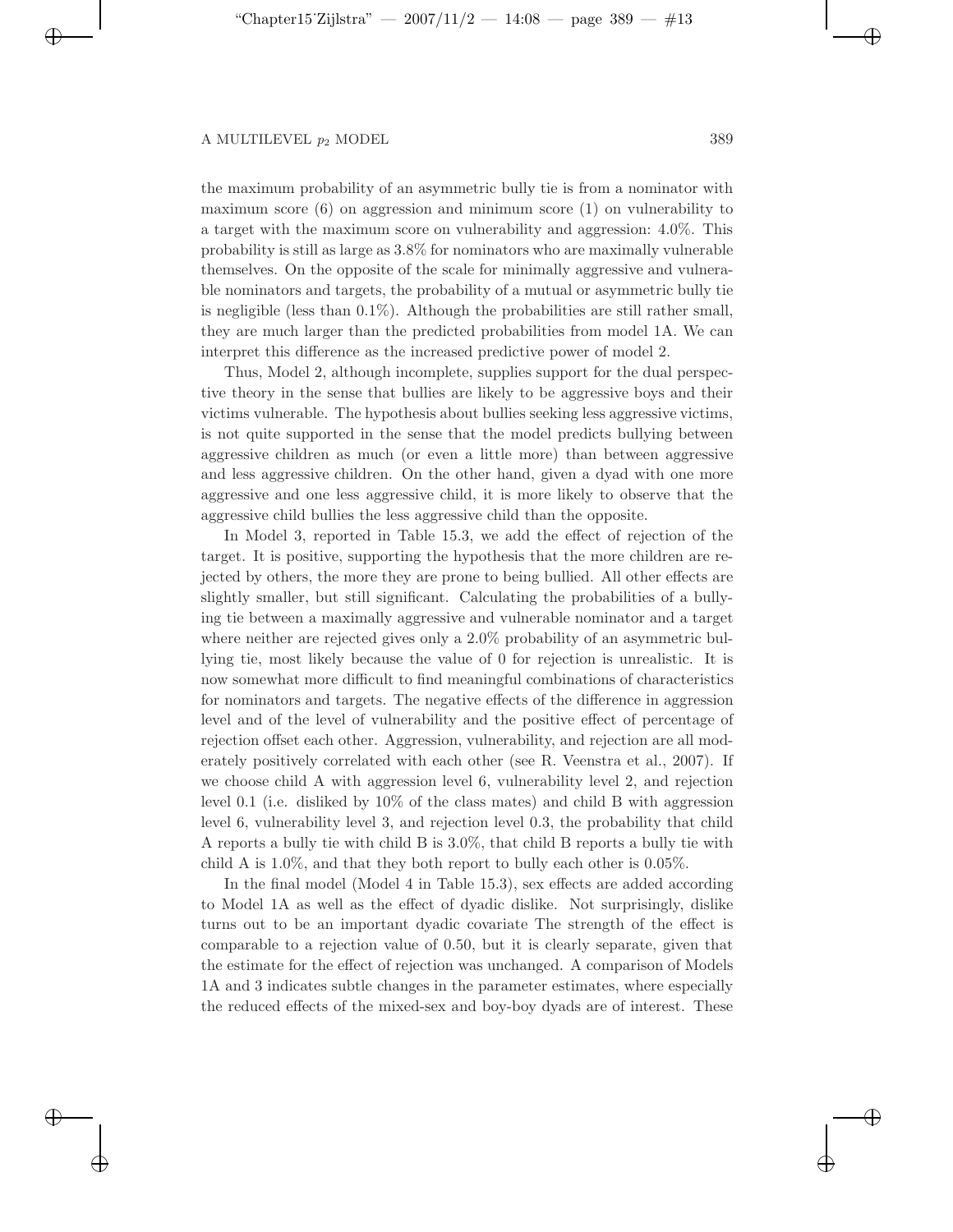$\Theta$ 

✐

✐

changes can be interpreted as a form of (partial) mediation. Recomputing the probabilities for the dyad with the same configuration as in Model 3, rather large differences are found between the different sex combinations. Focusing on the two asymmetric bully ties  $(1,0)$  and  $(0,1)$  - 3% and 1% in Model 2 and assuming that the children do not like each other, we find the probabilities to be equal to 12.7% and 4.8% for boy-boy dyads, 20.1% and 2.6% for boygirl dyads, 7.6% and 8.2% for girl-boy dyads, and 5.2% and 2.0% for girl-girl dyads. These probabilities are all rather high, and we might question whether the configuration of a girl with aggression level 6, and vulnerability level 1 or 3 is realistic. Therefore, interpretation of  $p_2$  model results requires a lot of careful assumptions and considerations. In summarizing and further interpreting the results in the next section we avoid the complex language involved in discussing odds and probabilities, and highlight the support found for the dual perspective theory in Model 4.

## **SUMMARY AND DISCUSSION**

In this chapter the multilevel  $p_2$  model was used to test several hypotheses coming from the dual perspective theory of bullying put forward by Veenstra et al. (2007) on self-proclaimed bullying data in 54 Dutch school classes. The multilevel *p*<sup>2</sup> model is a good choice for the analysis of this large amount of dyadic ties in multiple social networks because it distinguishes the roles of sender and receiver in a dyadic link, and their individual characteristics, while at the same time taking into account the dependence between the two ties within the dyad and between the ties to and from the same actors. The multilevel  $p_2$  model also incorporates dyadic and network information and, just like any regression model, gives estimates of the effects of several covariates simultaneously. Complete network data is not required for a  $p_2$  model analysis, but the usual concerns about missing data do apply (see, e.g., Little & Rubin, 2002).

Testing the significance of effects is straightforward, whereas interpretation of *p*<sup>2</sup> model results is more difficult, because they have to be translated into four dyadic outcome probabilities. This translation process is similar to, but a bit more complex than in logistic regression, due to the interdependence of the dyadic outcomes and sensitivity to the dyadic covariate configuration. The random effects of senders and receivers (and potentially more parameters in the multilevel  $p_2$  model) adds another level of complexity. This complexity can be overcome, as long as one keeps in mind that the results are about 'average' children (in an 'average' classroom).

We found that bullies have an advantage over the children they victimize by being more dominantly aggressive than their victims. These results are consistent with earlier results at the individual (see also Vaillancourt, Hymel, &

✐

✐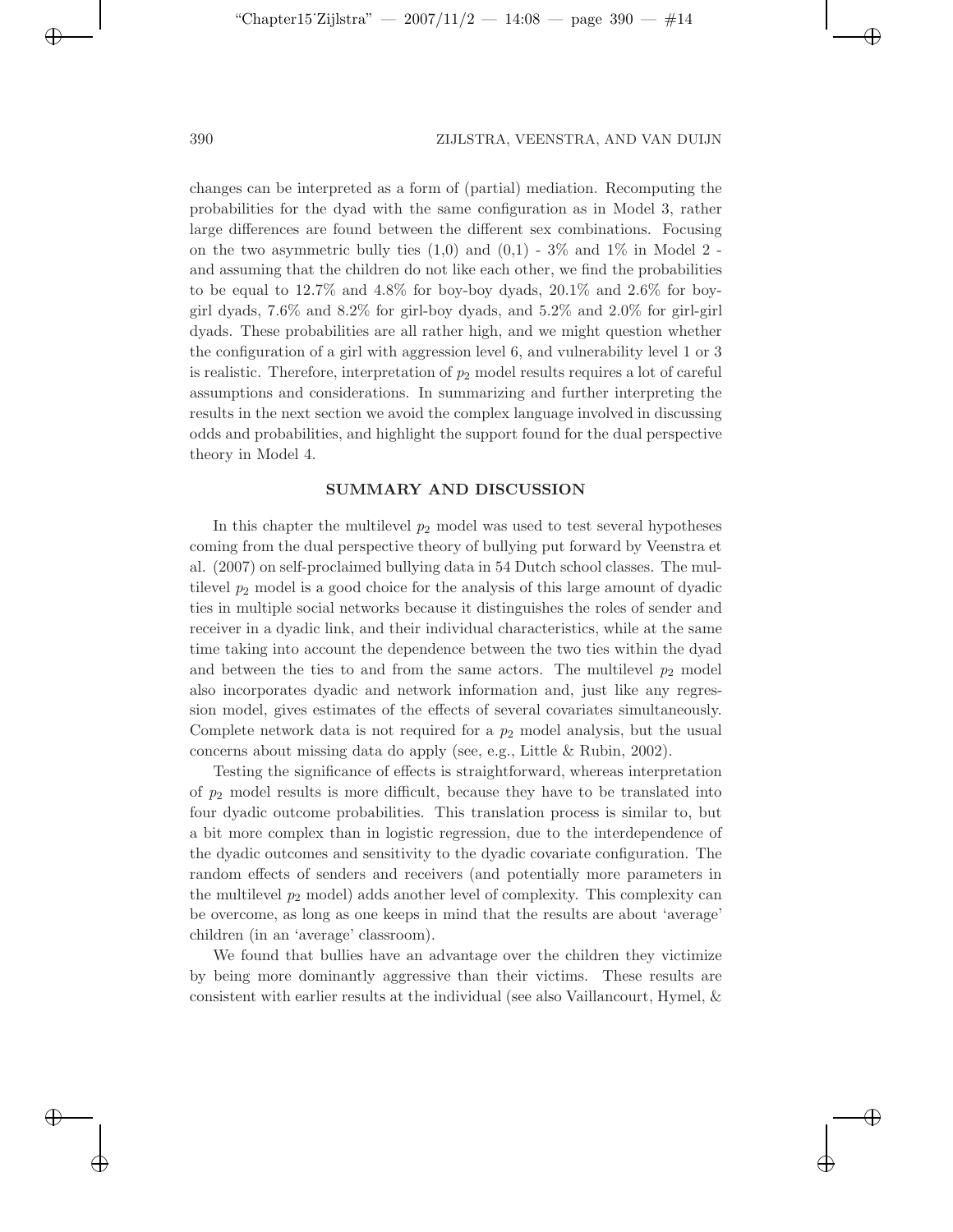✐

✐

 $\oplus$ 

McDougall, 2003) and at the dyadic level (Dodge, Price, Coie, & Christopoulos, 1990). As we expected, bullies pick on targets that they do not like and who are vulnerable (i.e. fearful/isolated) and rejected by others. This last point is also consistent with earlier findings at the individual level (Boivin, Hymel, & Bukowski, 1995; Hodges, Boivin, Vitaro, & Bukowski, 1999; Hodges & Perry, 1999). We also found that boys tend to bully more than girls. Moreover, controlling for aggression, vulnerability, rejection, and dislike, a bully ties is most likely from a boy to a girl. The analyses with the  $p_2$  model also revealed that the dual perspective theory explained some of the highly variable tendency to report bullying as well as part of the much lower target variance.

## **ACKNOWLEDGMENTS**

Bonne J.H. Zijlstra, Department of Educational Sciences; Ren´e Veenstra and Marijtje A.J. van Duijn, Department of Sociology and Interuniversity Center for Social Science Theory and Methodology (ICS). Zijlstra and Van Duijn belong to the Interuniversity Graduate School for Psychometrics and Sociometrics (IOPS).

This research is part of the TRacking Adolescents' Individual Lives Survey (TRAILS). Participating centers of TRAILS include various Departments of the University of Groningen, the Erasmus Medical Center of Rotterdam, the Radboud University of Nijmegen, University of Utrecht, and the Trimbos Institute the Netherlands. TRAILS is financially supported by grants from the Netherlands Organization for Scientific Research (GB-MW 940-38-011, GB-MAGW 480-01-006, GB-MAGW 457-03-018, NWO 175.010.2003.005, ZonMw 100-001- 001, ZonMw 60-60600-98-018), the Ministry of Justice (WODC), and by the participating centers.

 $\Theta$ 

✐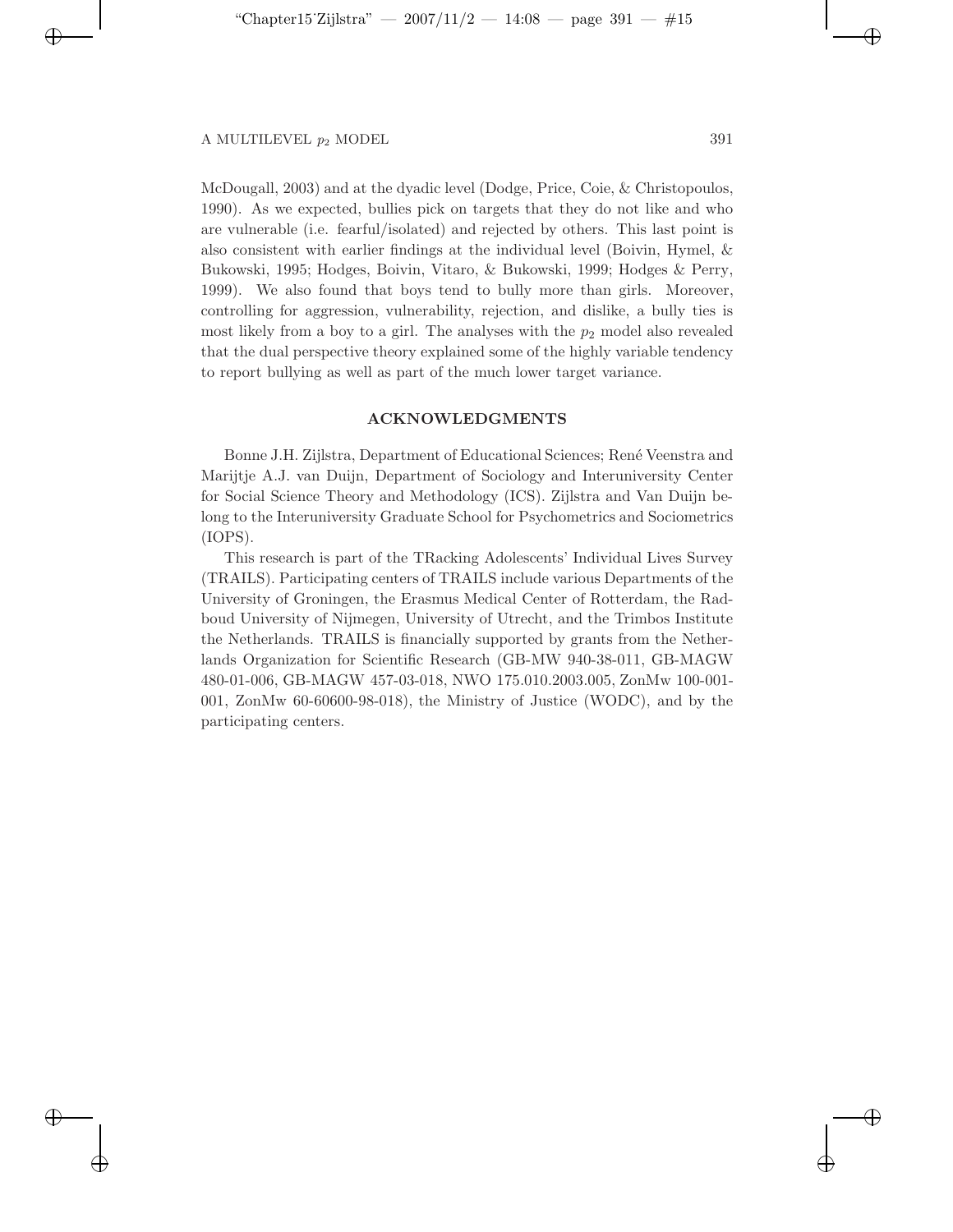✐

✐

✐

### **REFERENCES**

Agresti, A. (2002). *Categorical data analysis* (2*nd* ed.). New York: Wiley.

- Boer, P., Huisman, M., Snijders, T. A. B., Steglich, C. E. G., Wichers, L. H. Y., & Zeggelink, E. P. H. (2006). *StOCNET: An open software system for the advanced statistical analysis of social networks (Version 1.7)*, [Computer software]. Groningen: ICS / SciencePlus.
- Boivin, M., Hymel, S., & Bukowski, W. M. (1995). The roles of social withdrawal, peer rejection, and victimization by peers in predicting loneliness and depressed mood in children. *Development and Psychopathology*, *7*, 765-785.
- Coie, J. D., Cillessen, A. H. N., Dodge, K. A., Hubbard, J. A., Schwartz, D., Lemerise, E. A., et al. (1999). It takes two to fight: A test of relational factors and a method for assessing aggressive dyads. *Developmental Psychology*, *35*, 1179- 1188.
- De Winter, A. F., Oldehinkel, A. J., Veenstra, R., Brunnekreef, J. A., Verhulst, F. C., & Ormel, J. (2005). Evaluation of non-response bias in mental health determinants and outcomes in a large sample of pre-adolescents. *European Journal of Epidemiology*, *20*, 173-181.
- Dodge, K. A., Price, J. M., Coie, J. D., & Christopoulos, C. (1990). On the development of aggressive dyadic relationships in boys' peer groups. *Human Development*, *33*, 260-270.
- Espelage, D. L., & Swearer, S. M. (2003). *Bullying in American schools: A socialecological perspective on prevention and intervention*. Mahwah, NJ: Erlbaum.
- Fienberg, S. E., & Wasserman, S. (1981). Categorical data analysis of single sociometric relations. In S. Leinhardt (Ed.), *Sociological Methodology* (pp. 156-192)*.* San Fransisco: Jossey-Bass.
- Hodges, E. V. E., Boivin, M., Vitaro, F., & Bukowski, W. M. (1999). The power of friendship: Protection against an escalating cycle of peer victimization. *Developmental Psychology*, *35*, 94-101.
- Hodges, E. V. E., & Perry, D. G. (1999). Personal and interpersonal antecedents and consequences of victimization by peers. *Journal of Personality and Social Psychology*, *76*, 677-685.
- Holland, P. W., & Leinhardt, S. (1981). An exponential family of probability distributions for directed graphs. *Journal of the American Statistical Association*, *77*, 33-50.
- Kenny, D. A., Kashy, D. A., & Cook, W. L. (2006). *Dyadic data analysis*. New York: Guilford Press.
- Kenny, D. A., & La Voie, L. (1984). The Social Relations Model. *Advances in Experimental Social Psychology*, *18*, 141-182.
- Lazega, E., & Van Duijn, M. A. J. (1997). Formal structure and exchanges of advice in a lawfirm: A random effects model. *Social Networks*, *19*, 375-397.
- Little, R. J. A., & Rubin, D. B. (2002). *Statistical analysis with missing data* (2*nd* ed.). New York: Wiley.

✐

✐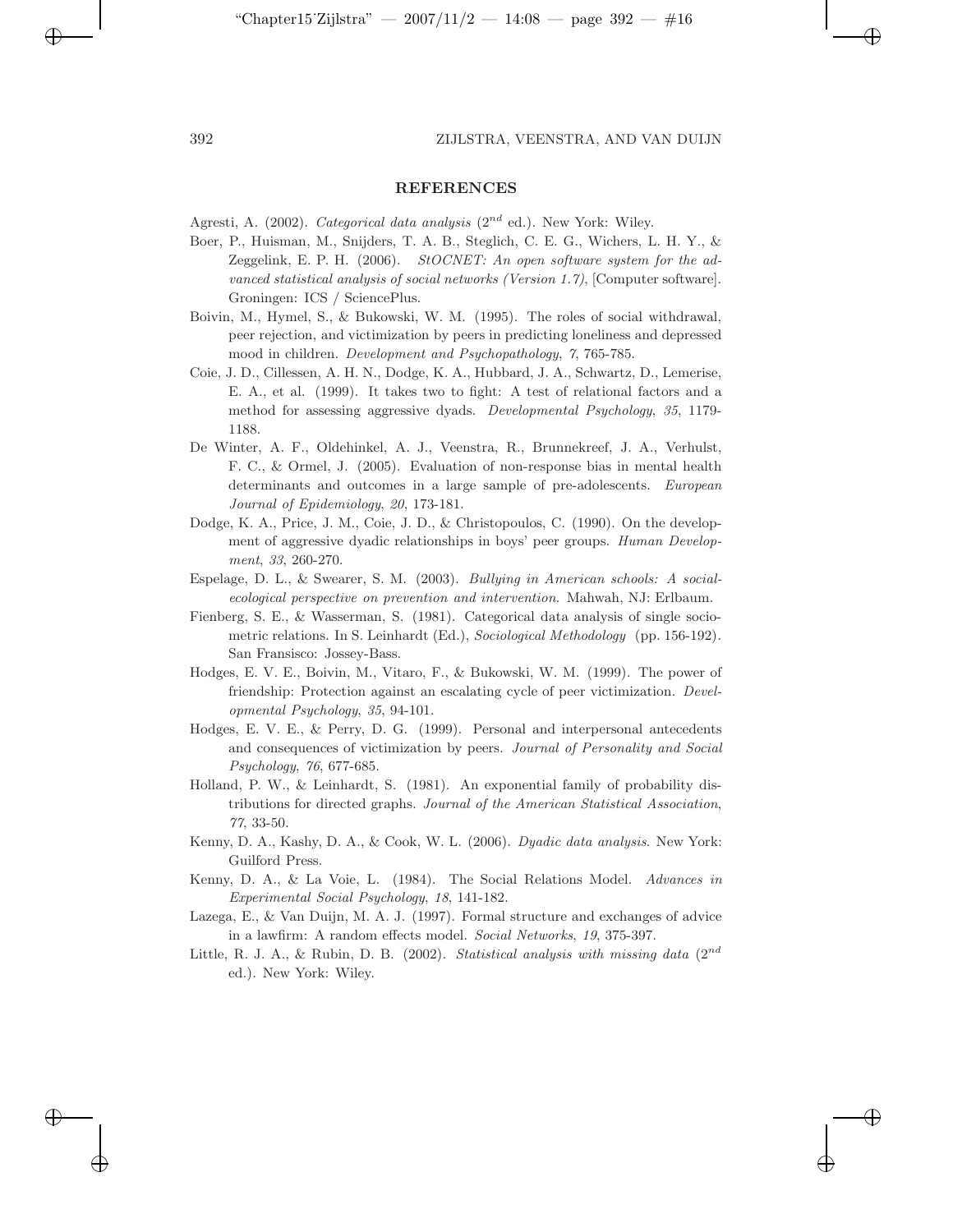✐

✐

✐

- Masten, A. S., Morison, P., & Pellegrini, D. S. (1985). A revised class play method of peer assessment. *Developmental Psychology*, *21*, 523-533.
- Oldehinkel, A. J., Hartman, C. A., De Winter, A. F., Veenstra, R., & Ormel, J. (2004). Temperament profiles associated with internalizing and externalizing problems in preadolescence. *Development and Psychopathology*, *16*, 421-440.
- Rodkin, P. C., & Berger, C. (in press). Who bullies whom? Social status asymmetries by victim gender. *International Journal of Behavioral Development*.
- Schwartz, D. (2000). Subtypes of victims and aggressors in children's peer groups. *Journal of Abnormal Child Psychology*, *28*, 181-192.
- Snijders, T. A. B., & Kenny, D. (1999). The Social Relations Models for family data: A multilevel approach. *Personal Relationships*, *6*, 471-486.
- Vaillancourt, T., Hymel, S., & McDougall, P. (2003). Bullying is power: Implications for school-based intervention strategies. *Journal of Applied School Psychology*, *19*, 157-176.
- Van Duijn, M. A. J., Snijders, T. A. B., & Zijlstra, B. J. H. (2004). p<sub>2</sub>: A random effects model with covariates for directed graphs. *Statistica Neerlandica*, *58*, 234-254.
- Veenstra, L. S., R., Oldehinkel, A. J., De Winter, A. F., Verhulst, F. C., & Ormel, J. (2005). Bullying and victimization in elementary schools: A comparison of bullies, victims, bully/victims, and uninvolved preadolescents. *Developmental Psychology*, *41*, 672-682.
- Veenstra, R., Lindenberg, S., Zijlstra, B. J. H., De Winter, A., Verhulst, F. C., & Ormel, J. (2007). The dyadic nature of bullying and victimization: Testing a dual perspective theory. *Child Development*, *78*, 1843-1854.
- Wasserman, S., & Faust, K. (1994). *Social network analysis: Methods and applications*. Cambridge: Cambridge University Press.
- Zijlstra, B. J. H., Van Duijn, M. A. J., & Snijders, T. A. B. (2006). The multilevel p<sup>2</sup> model: A random effects model for the analysis of multiple social networks. *Methodology*, *2*, 42-47.
- Zijlstra, B. J. H., Van Duijn, M. A. J., & Snijders, T. A. B. (in press). MCMC estimation of the p<sup>2</sup> model for directed graphs with covariates. *British Journal of Mathematical and Statistical Psychology*.

✐

✐